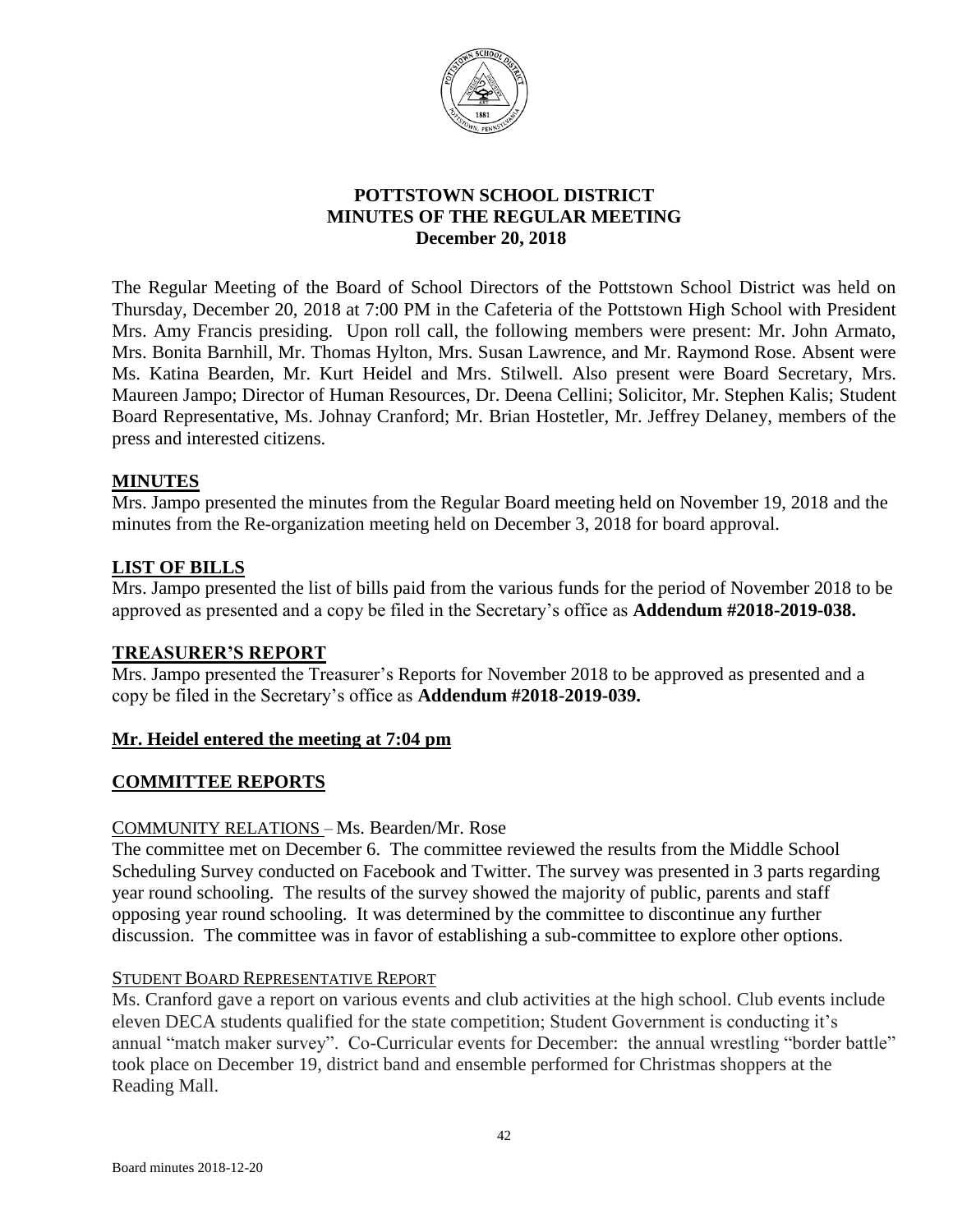# CURRICULUM / TECHNOLOGY /CO-CURRICULAR COMMITTEE – Mrs. Lawrence

The committee met on December 6. Dr. White gave a thorough presentation to the committee of Student Services programs. The presentation included information and updates in the Gifted Program, Guidance & Grief, Beech Street Learning Studio and Cyber/Virtual Education. Mr. Miller provided a summary of the Fall Co-Curricular activities and updates on sports including a brief summary of a new PIAA school classification formula. The complete report can be found as an attachment to the Board agenda.

# FACILITIES / FINANCE COMMITTEE – Mr. Heidel

The committee met on December 13. The committee heard a presentation from Mr. Schlesinger, Public Financial Management Director, reviewing the refinancing option for the General Obligation Bond Series 2014. The parameters resolution will be presented for approval on the January 2019 Board agenda. Items reviewed by the committee and recommended for Board approval on tonight's agenda are the 2019 Building Envelope Repairs Project, contracts, the Land Bank Intergovernmental Cooperation agreement, the Investment Grade Audit (IGA) agreement and the resolution to limit school property tax increase. The Act 1 Base Index is 2.3%; the Pottstown School District Adjusted Index is 3.3%. The complete report can be found as an attachment to the Board agenda.

# **Ms. Bearden entered the meeting at 7:11 pm.**

# POLICY/PERSONNEL COMMITTEE

The committee met on December 13. The committee reviewed updates to Policy 202 eliminating references to "Future Residents" and requirements for seniors completing their senior year. Personnel items discussed included changes to Co-Curricular categories and stipends. The complete report can be found as an attachment to the Board agenda.

Mr. Hylton asked for clarification on Policy 202 regarding when a non-resident senior becomes eligible for free tuition. When does the senior year start?

Mr. Rose and Mrs. Francis confirmed the Policy Committee, after lengthy discussions, concluded that the start of their senior year, July  $1<sup>st</sup>$ , was the date of eligibility. The previous policy language stated "after the start of the  $3<sup>rd</sup>$  marking period".

# BOROUGH LIAISON REPORT

No report.

## PSBA/MONTGOMERY COUNTY LEGISLATIVE /MCIU REPRESENTATIVE REPORT S No report.

## **APPROVAL OF CONSENT ITEMS**

Mrs. Jampo, in lieu of the absence of Mr. Rodriguez, presented the consent and non-consent items for Board discussion and approval. Administrators reviewed the consent items as presented on the board agenda.

# **HEARINGS FROM PATRONS OF THE SCHOOLS (general and consent items)** None.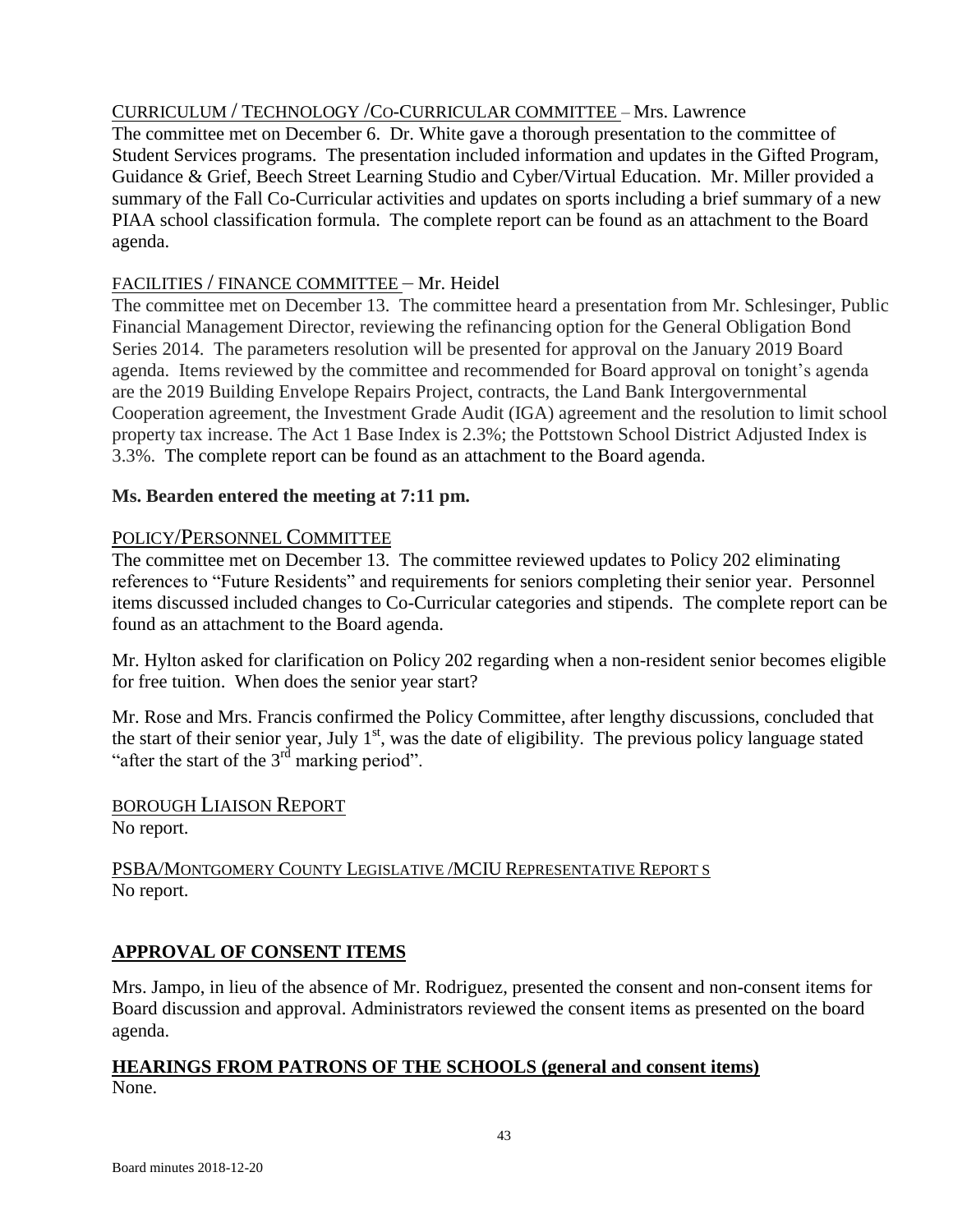## **Board Members Comments (consent items)**

Mr. Hylton request Policy 202 be moved to non-consent. He does not support the eligibility date for non-resident seniors.

## **BOARD ACTION: Minutes, List of Bills and Treasurer's Report**

It was moved by Mr. Hylton and seconded by Mrs. Barnhill that the Board approve the minutes from the Regular Board meeting held on November 19, 2018, the minutes from the Re-organization meeting held on December 3, 2018, the list of bills for the period of November 2018 and the treasurer's report for November 2018 as presented.

All members were in favor. Ayes: Eight Nays: None. Absent: One. Motion carried.

## **BOARD ACTION: CONSENT**

It was moved by Mr. Armato and seconded by Mr. Heidel that the following consent items be approved in accordance with Policy 005, as recommended by the Superintendent of Schools:

## **PERSONNEL**

## RESIGNATIONS/TERMINATION**S**

#### Professional

Jacyln Harner, Secondary Special Education Teacher, Pottstown High School, resignation effective when position is filled or January 25, 20189; hire date June 5, 2006.

Dee Pettine, Secondary Teacher, Pottstown High School, resignation for the purpose of retirement effective April 18, 2019; hire date September 1, 1986.

Diane Earnshaw, Secondary Teacher, Pottstown High School, resignation for the purpose of retirement effective June 30, 2019; hire date September 5, 1989.

Ratify Jonna Williams, Long Term Substitute Teacher, Barth Elementary, resignation effective December 21, 2018.

Lyndsay Hashem, Secondary Teacher, Pottstown High School, resignation effective when position is filled or February 4, 2019; hire date September 11, 2017.

Diane Halpine, Secondary Teacher, Pottstown Middle School, resignation for the purpose of retirement, effective July 30, 2019; hire date February 3, 1997.

Debra Mann, Kindergarten Teacher, Lincoln Elementary, resignation for the purpose of retirement, effective June 14, 2019; hire date August 25, 1997.

Karen Dilliplane, Certified School Nurse, Barth Elementary, resignation for the purpose of retirement, effective February 18, 2019; hire date March 12, 2003).

Aliceclair Faust, Secondary Teacher, Pottstown Middle School, resignation for the purpose of retirement, effective June 28, 2019; hire date September 3, 1985.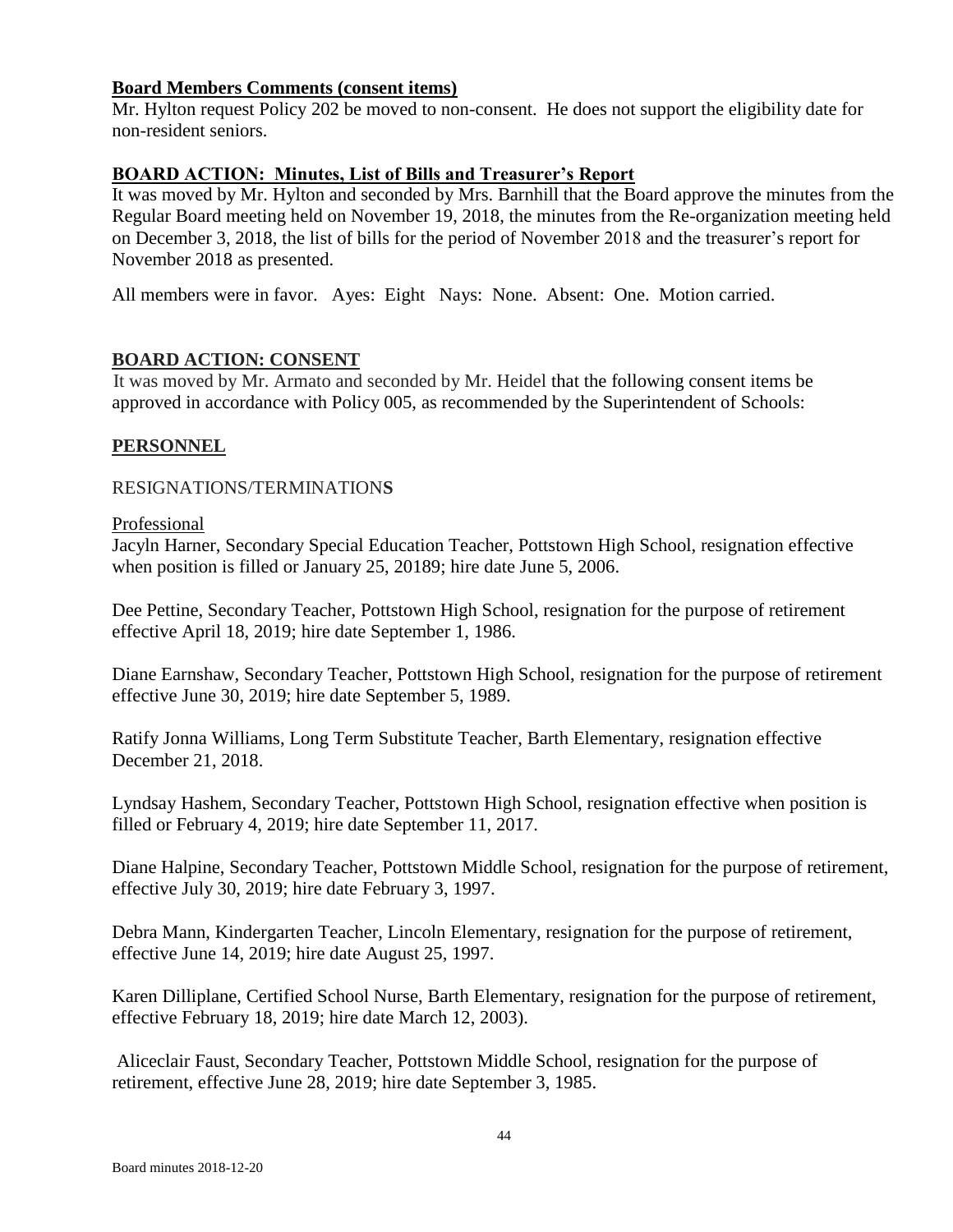Karen Lawler, Elementary Teacher, Franklin Elementary, resignation for the purpose of retirement, effective August 5, 2019; hire date August 29, 1996.

Michael Vought, Secondary Teacher, Pottstown High School, resignation for the purpose of retirement, effective June 25, 2019; hire date September 1, 1986.

Diana Dotterer, Elementary Teacher, Rupert Elementary, resignation for the purpose of retirement, effective June 30, 2019; hire date May 23, 1988.

#### Exempt

Ratify Susan Ross, Student Service Program Coordinator, Administration Building, resignation effective December 7, 2018; hire date October 17, 2016.

Rescind Resignation: Karen Kile, PEAK Pre-K Counts Coordinator, Annex, effective December 31, 2018.

#### Classified

Sharon Armentrout, Classroom Assistant, Franklin Elementary, resignation effective January 21, 2019; hire date September 29, 2016.

Robin Debnam, Classroom Assistant, Pottstown Middle School, resignation for the purpose of retirement, effective June 30, 2019; hire date May 20, 2004.

#### LEAVES

#### Professional

Ratify Dee Pettine, Secondary Teacher, Pottstown High School, request for intermittent leave of absence covered by Family Medical Leave Act, effective December 6, 2018, end date tbd.

Kayla Sabata, Elementary Teacher, Franklin Elementary, request for leave of absence covered by Family Medical Leave Act, anticipated effective date to be June 14, 2019, end date tbd.

#### Classified

Ratify Tiffany White, Classroom Assistant, Pottstown Middle School, request for leave of absence covered by Family Medical Leave Act, effective November 15, 2018, end date tbd.

Ratify Diane Fabian, Classroom Assistant, Annex, request for leave of absence covered by Family Medical Leave Act, effective December 5, 2018, end date tbd.

Ratify David Willman, Custodian, Pottstown Middle School, request for leave of absence covered by Family Medical Leave Act, effective December 3, 2018, end date December 14, 2018.

## CHANGE IN POSITION AND/OR SALARY

#### Professional

Ratify Brittany Zacharias, from Long Term Substitute Teacher to Elementary Special Education Teacher, initial assignment to be Barth Elementary, effective November 20, 2018, \$45,000 + \$1,000 Stipend in accordance with Professional Agreement, Step 1 - Bach (contract of D. Alexander).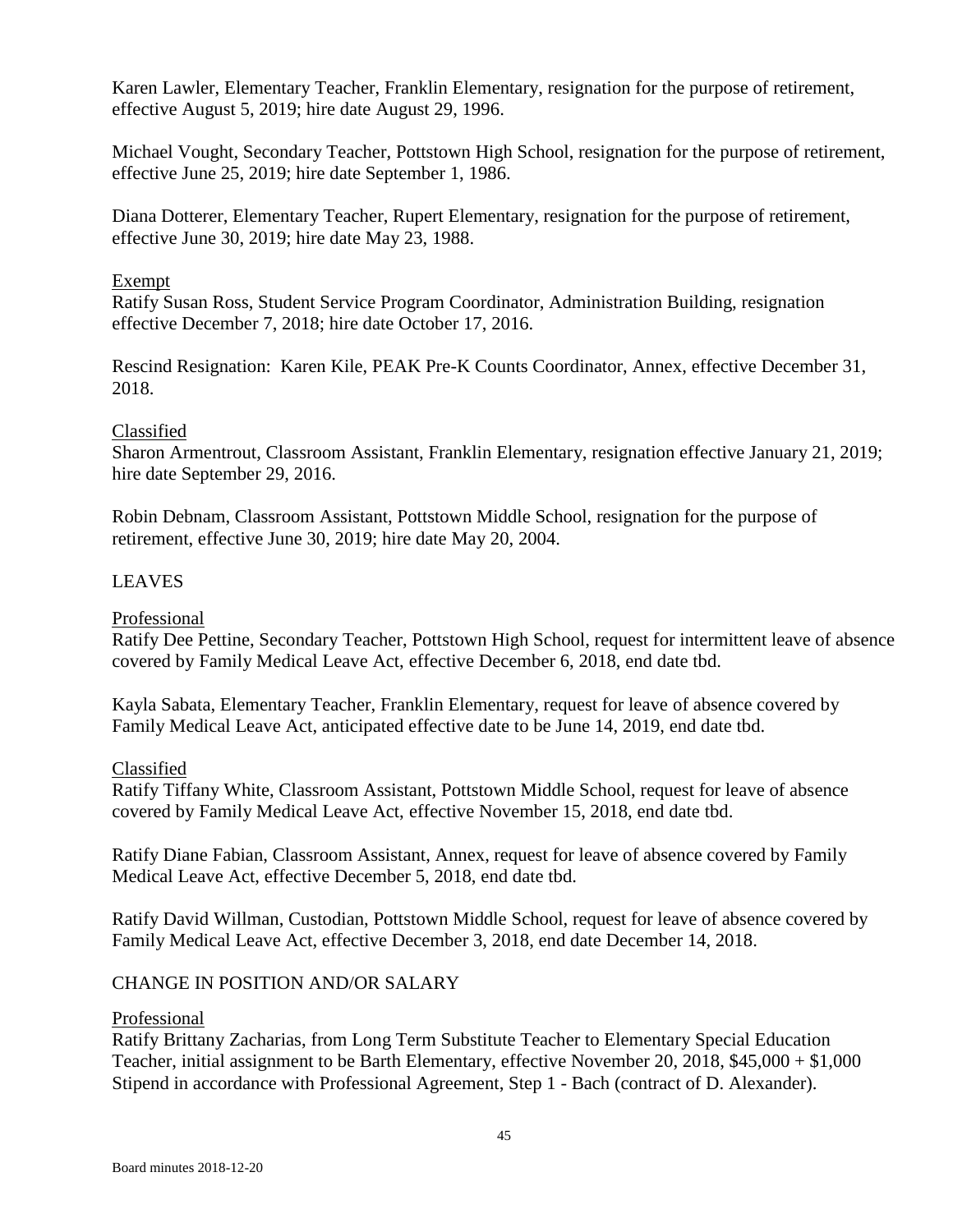Samantha Duncan, from Intervention Assistant to Elementary Teacher, Lincoln Elementary, effective January 2, 2019, \$45,000/yr, Step 1 - Bach (contract of M. Koman).

## Exempt

Ratify Marissa Bush, from Child Accounting Specialist to Student Services Program Coordinator, effective December 10, 2018, \$38,197/yr.

Kim Howerter-Brown, from Pre-K Counts Teacher to Pre-K Counts Program Manager, Annex, effective January 2, 2019, \$49,000/yr (grant funded).

## Classified

Ratify Louise Cannell, Part-time Cafeteria Worker, from 4 hrs/day to 6.25 hrs/day, no change in hourly rate.

## ELECTIONS:

## Professional

Ratify Mark Snyder, Long Term Substitute Teacher, Pottstown Middle School, effective November 30, 2018 to end of 2018/2019 school year, \$194/day (coverage for M. Ishler, Teacher on Assignment.).

Jennifer Winneberger, Long Term Substitute Teacher, Barth Elementary, effective January 3, 2019, \$194/day (coverage for M. Emery).

Amanda McDevitt, Long Term Substitute Teacher, Barth Elementary, effective January 3, 2019, \$194/day (coverage for M. Miller).

## Classified

Ratify Sara Stoltzfus, Custodian I, Pottstown Middle School, effective November 27, 2018, \$15.07/hr (replacing V. McMullen).

Ratify Judith McGinn, Substitute Support Staff, effective December 10, 2018, hourly rate per schedule.

Ratify Vicki Baldwin, Substitute Support Staff, effective November 27, 2018, hourly rate per schedule. This is in addition to her role as Student Proctor.

Correction: Ratify Alison Musumeci, Part-Time Early Childhood SEL Specialist, effective October 24, 2018, 4 hrs/day, \$25/hr (grant funded).

Stephanie Braccili, Full-time Pre-K Counts Coach, Annex, effective January 2, 2019, \$31.11/hr (J. Jarolin and (K. Howerter-Brown).

Kayla Earnest, Classroom Assistant, Franklin Elementary, effective January 3, 2019, \$13.65/hr (replacing (S. Armenstrout).

Compensation for Missed Planning Time, \$23/hr per period Beth Mason, MS, 5 missed planning times, \$115.00 (10/25/18 to 11/6/18) Kimberly Petro, MS, 2 missed planning times, \$46.00 (11/1, 11/2/18) Michaela Johnson, HS, 13 missed planning times, \$299.00 (10/22/18 to 11/14/18)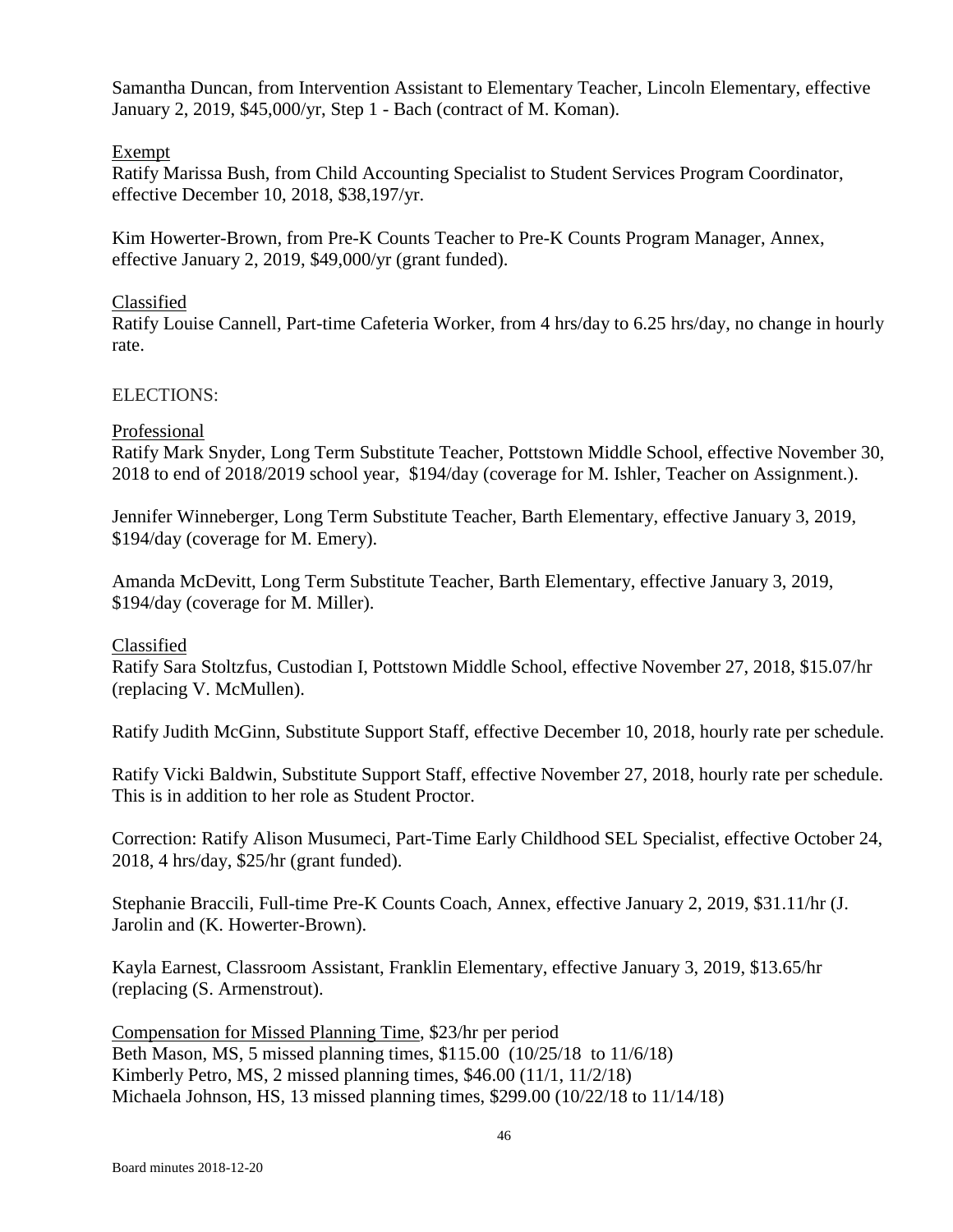Co-Curricular Assignments 2018/2019 - Additions/Corrections **\* Addendum 2018-2019-040.**

• Fall Sports and Non-Athletics

# Walking School Bus

Shannon Wagner, Temporary Coordinator, anticipated effective date March 2019 (coverage for S. Iezzi).

## **PROFESSIONAL LEAVES**

| Bldg.     | Name                | Conf. Title               | Location                  | Dates Attend                  | Cost                             |
|-----------|---------------------|---------------------------|---------------------------|-------------------------------|----------------------------------|
|           | Admin Diane Meck    | PASBO Annual Conf.        | Hershey, PA               | $03/06/2019$ -<br>03/08/2019  | \$839.00 pd from<br>dept budget  |
|           | Admin Diane Meck    | PDE Data Summit           | Hershey, PA  03/25/2019 - | 03/27/2019                    | $$825.00$ pd by<br>dept. budget  |
|           | Admin Maureen Jampo | PASBO Annual Conf.        | Hershey, PA  03/06/2019 - | 03/08/2019                    | $$906.00$ pd from<br>dept.budget |
| <b>MS</b> | Kelly Leibold       | <b>WEB Basic Training</b> | Skytop, PA                | $02/25/2019$ -<br>02/27//2019 | $$2,687.97$ pd by<br>grant       |

## **FIELD TRIPS**

|        | # Students/ Conference                  | Destination | Date of Trip | Cost to  | Cost to District-Chaperones |                       |
|--------|-----------------------------------------|-------------|--------------|----------|-----------------------------|-----------------------|
| Groups | Name/Activity                           |             |              | Student  | Substitutes                 |                       |
| 22     | <b>DECA</b>                             | Hershey, PA | 02/20/2019-  | \$400.00 | \$210-\$230                 | <b>Kevin Pascal</b>   |
|        |                                         |             | 02/22/2019   |          |                             | <b>TBD</b>            |
|        |                                         |             |              |          |                             |                       |
| 120    | Environmental Dingmans, PA  03/20/2019- |             |              | \$0.00   | \$315-\$345                 | <b>Ginger Angelo</b>  |
|        | Science Club                            |             | 03/22/2019   |          |                             | <b>Tracy Pasquale</b> |
|        |                                         |             |              |          |                             | Samuel DeAngeli       |
|        |                                         |             |              |          |                             |                       |

## **CONTRACTS**

The Superintendent recommends the Board approve/ratify the following contracts as presented and copies be filed in the Secretary's office as **Addendum #2018-2019-041:**

- Valley Forge Educational Services
- Ken Crest Service Agreement
- MOU: Unfinished Athletics
- MOU: Samana Holistic
- MOU: Catalyst Community Conversations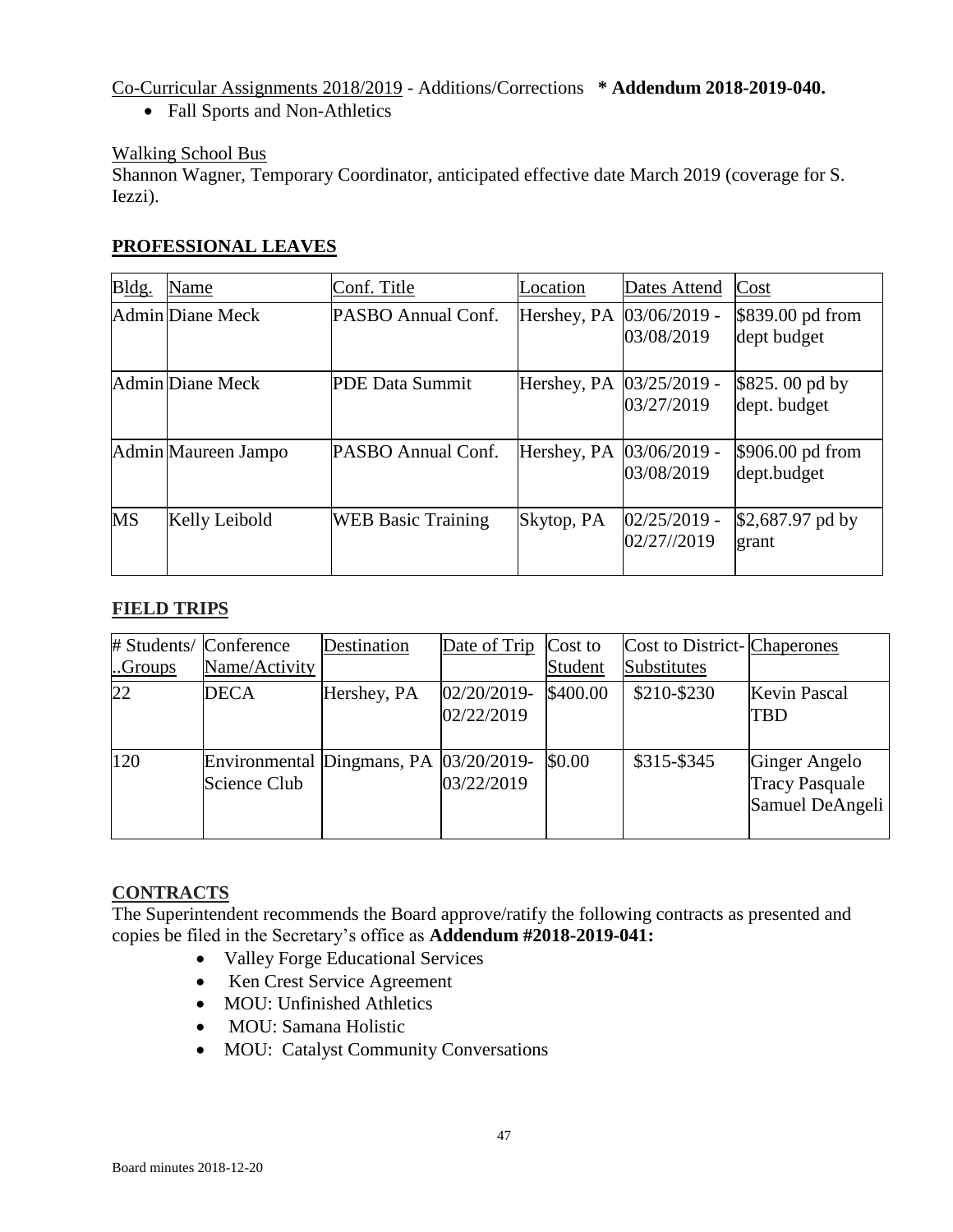# **RESOLUTION TO LIMIT PROPERTY SCHOOL TAX INCREASE**

The Superintendent recommends the Board approve the resolution to limit property school tax increase as presented and a copy be filed in the Secretary's office as **Addendum #218-2019-042.**

## **2019 BUILDING ENVELOPE REPAIR PROJECT**

The Superintendent recommends the Board approve the 2019 Building Envelope Repair Project as presented and a copy be filed in the Secretary's office as **Addendum #2018-2019-043.**

## **INVESTMENT GRADE AUDIT AGREEMENT**

The Superintendent recommends the Board approve the Investment Grade Audit agreement as presented and a copy be filed in the Secretary's office as **Addendum #2018-2019-044.**

Upon roll call vote, all members voted aye for the above consent items. Ayes: Eight. Nays: None. Absent: One. Motion carried

## **NON-CONSENT:**

The non-consent items were presented for board consideration.

**Hearings from Patrons of the Schools** (limited to non-consent items): None.

**Board Comments:**

None.

## **LAND BANK INTERGOVERNMENTAL COOPERATION AGREEMENT**

The Superintendent recommends the Board approve the Land Bank Intergovernmental Cooperation agreement as presented and a copy be filed in the Secretary's office as **Addendum #2018-2019-045.**

It was moved by Mr. Heidel and seconded by Mrs. Barnhill that the Board approve the Land Bank Intergovernmental Cooperation agreement as presented.

Upon roll call vote, the vote was recorded as follows: Mr. Heidel: nay; Mr. Rose: aye; Mr. Armato: aye; Mrs. Francis: aye; Mrs. Barnhill: aye, Ms. Bearden: aye; Mrs. Lawrence: aye; Mr. Hylton: aye. Ayes: Seven. Nays: One. Absent: One. Motion carried.

## **POLICY(S)**

The Superintendent recommends the Board approve the following policy as presented and copies be filed in the Secretary's office as **Addendum #2018-2019-046:**

• Policy 202: Eligibility of Non-Resident Students

It was moved by Mr. Armato and seconded by Mr. Rose that the Board approve Policy 202 as presented.

Upon roll call vote, the vote was recorded as follows: Ms. Bearden: nay; Mrs. Barnhill: aye; Mr. Rose: aye; Mr. Heidel: nay; Mr. Armato: aye; Mrs. Lawrence: aye; Mrs. Francis: aye. Ayes: Five. Nays: Three. Absent: One. Motion carried.